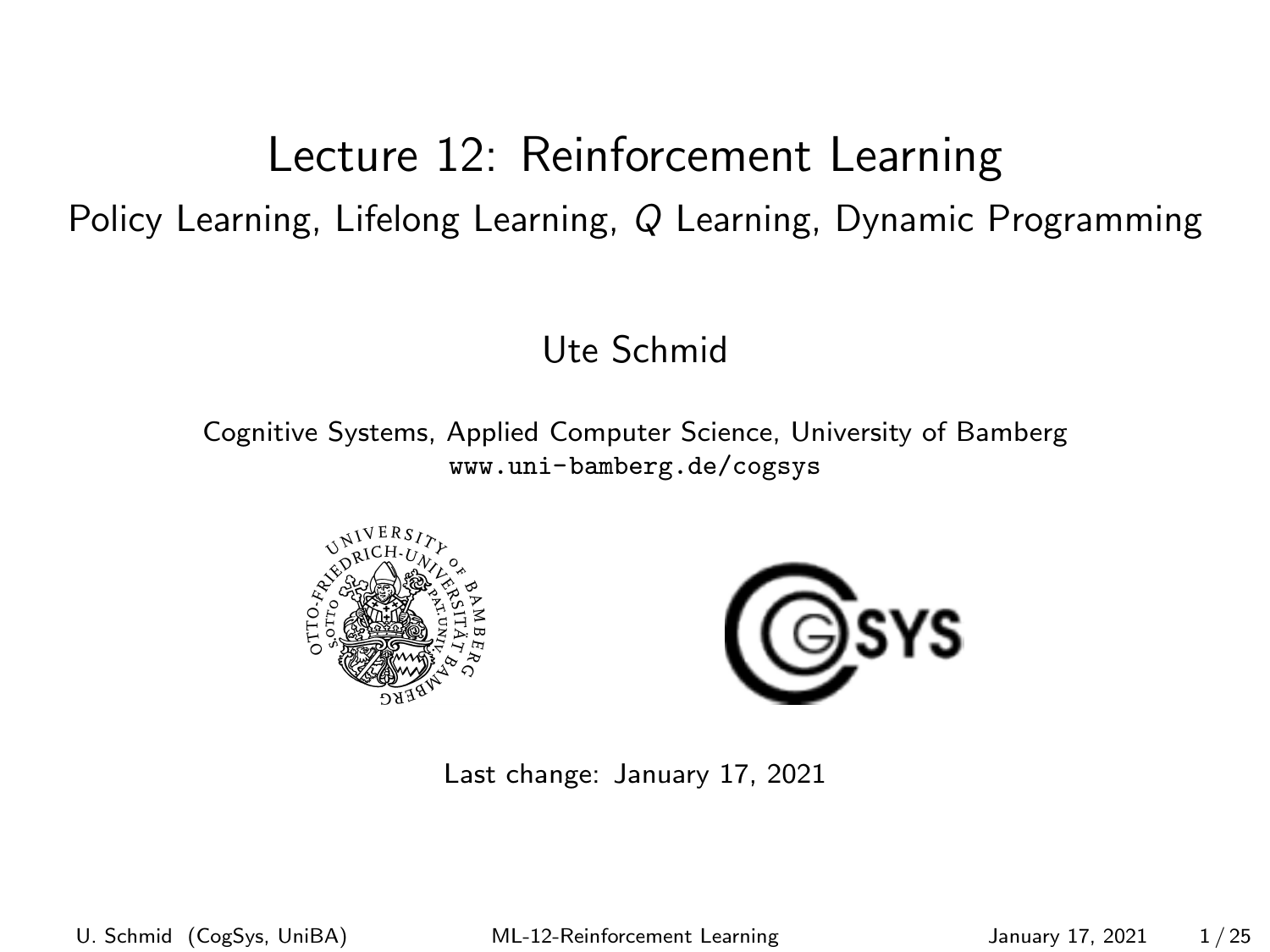## **Motivation**

- addressed problem: How can an autonomous agent that senses and acts in its environment learn to choose optimal actions to achieve its goals?
- consider building a learning robot (i.e., agent)
	- $\triangleright$  the agent has a set of sensors to observe the state of its environment and
	- a set of *actions* it can perform to alter its state
	- $\triangleright$  the task is to learn a control strategy, or *policy*, for choosing actions that achieve its goals
- assumption: goals can be defined by a *reward function* that assigns a numerical value to each distinct action the agent may perform from each distinct state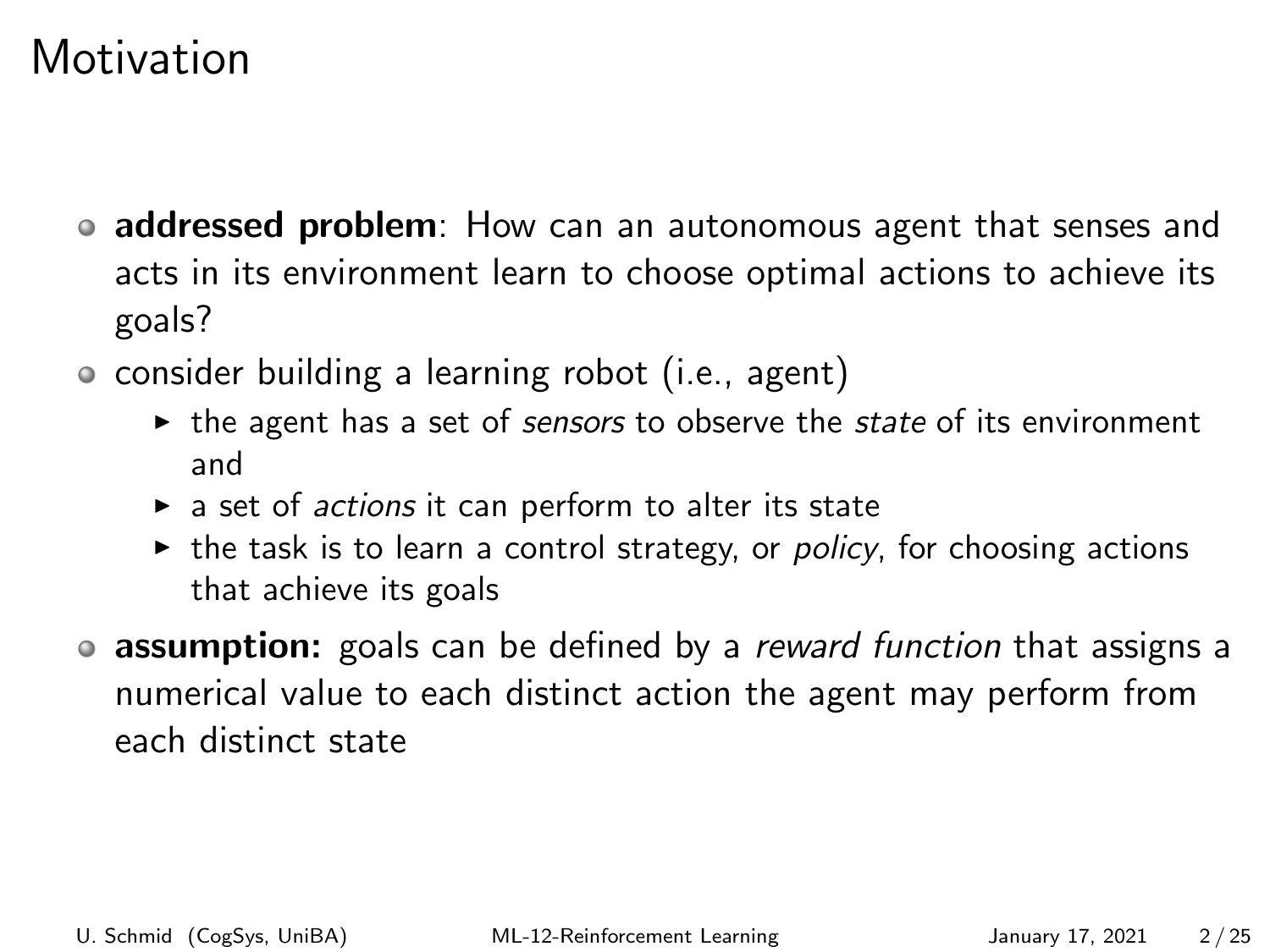## **Motivation**

#### considered settings:

- $\blacktriangleright$  deterministic or non-deterministic outcomes
- $\triangleright$  prior background knowledge available or not

### similarity to function approximation:

**•** approximating the function  $\pi : S \to A$ 

where S is the set of states and A the set of actions

### differences to function approximation:

- $\triangleright$  Delayed reward: training information is not available in the form  $<$  s,  $\pi(s)$  >. Instead the trainer provides only a sequence of immediate reward values.
- $\triangleright$  Temporal credit assignment: determining which actions in the sequence are to be credited with producing the eventual reward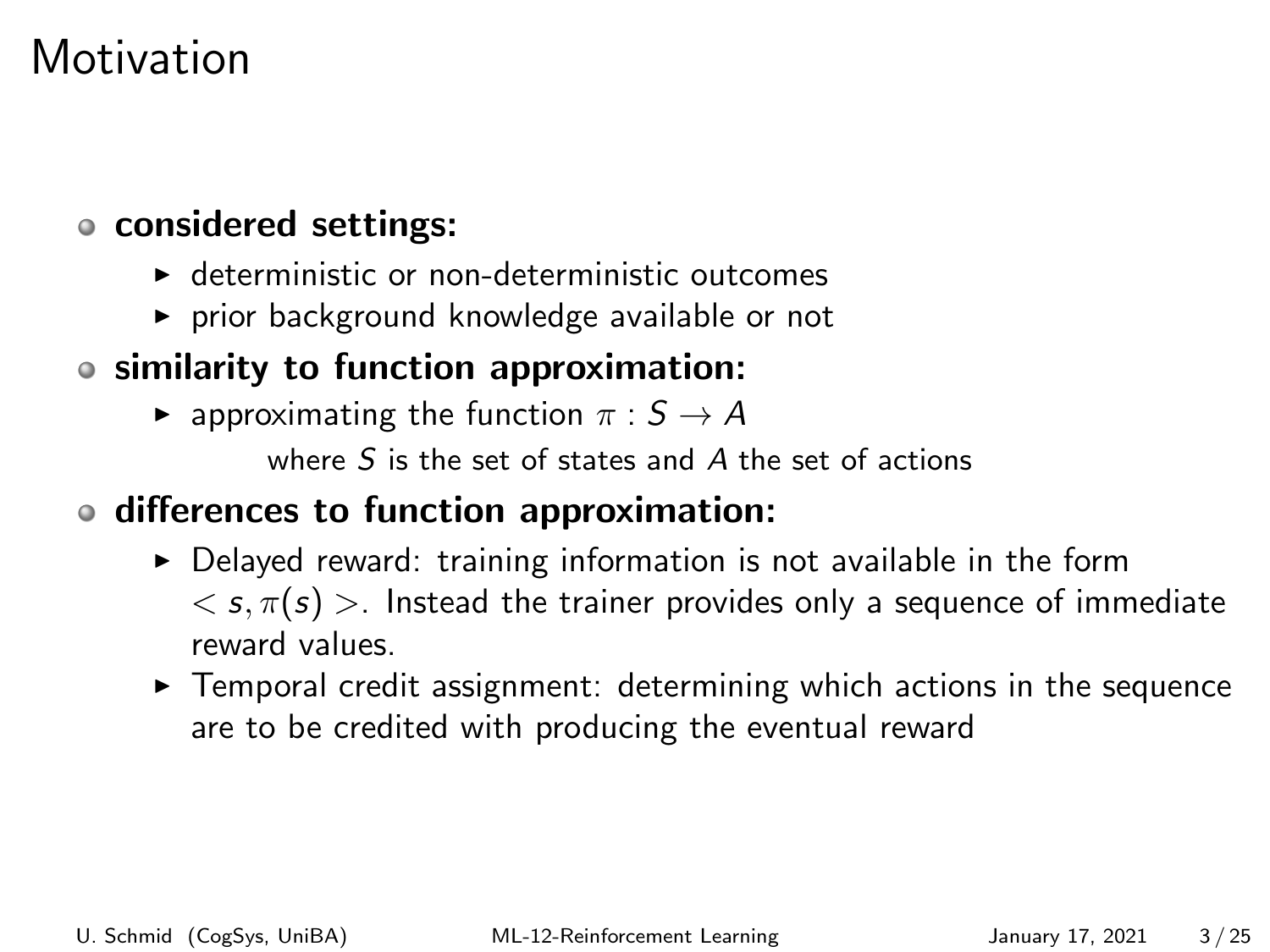## **Motivation**

### differences to function approximation (cont.):

- $\triangleright$  exploration: distribution of training examples is influenced by the chosen action sequence
	- which is the most effective exploration strategy?
	- trade-off between exploration of unknown states and exploitation of already known states
- $\triangleright$  partially observable states: sensors only provide partial information of the current state (e.g. forward-pointing camera, dirty lenses)
- $\blacktriangleright$  life-long learning: function approximation often is an isolated task, while robot learning requires to learn several related tasks within the same environment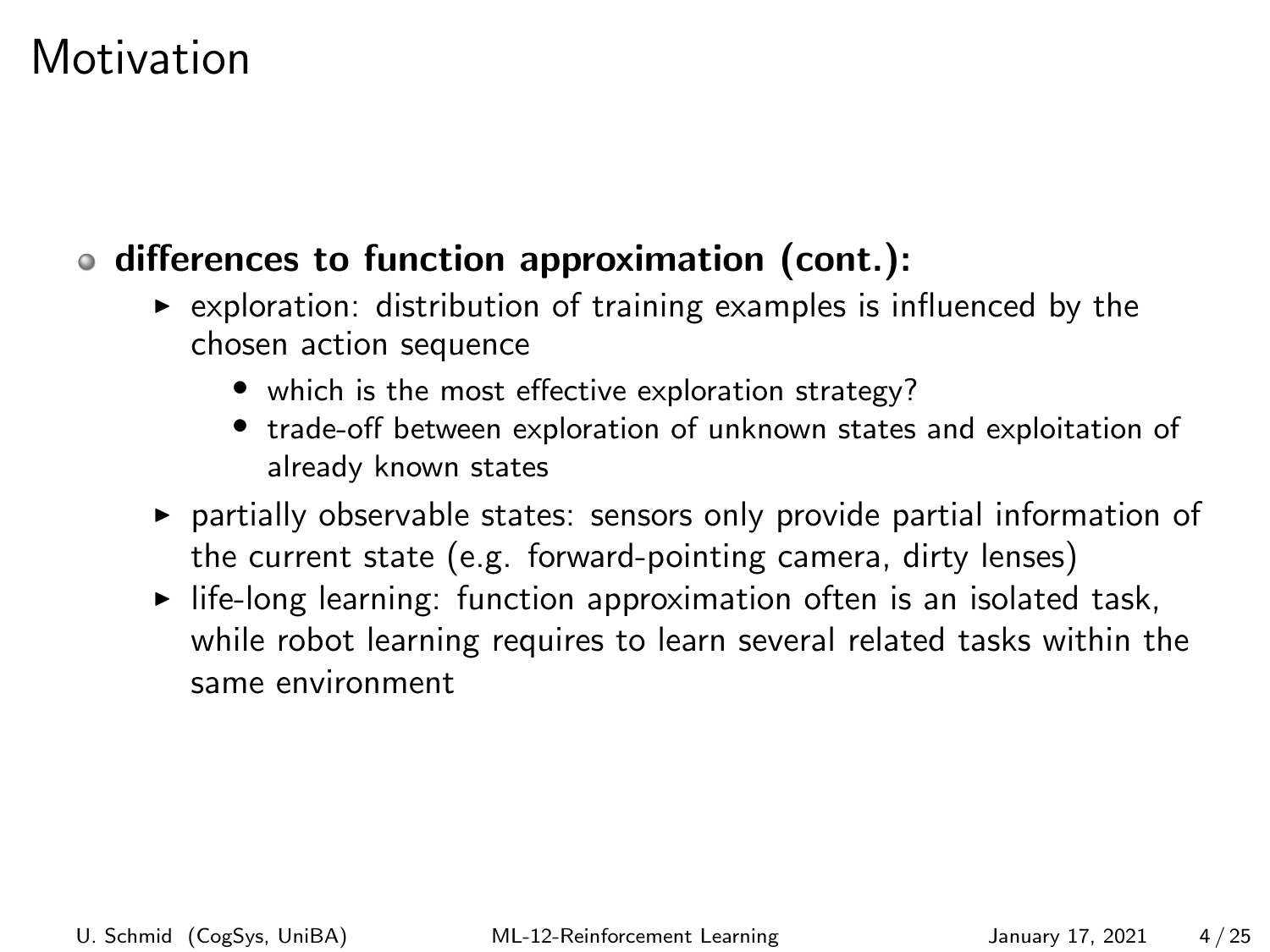## Outline

- The Learning Task
- Q Learning
	- $\blacktriangleright$  Algorithm
- Experimentation Strategies
- Generalizing From Examples
- Relationship to Dynamic Programming
- Advanced Topics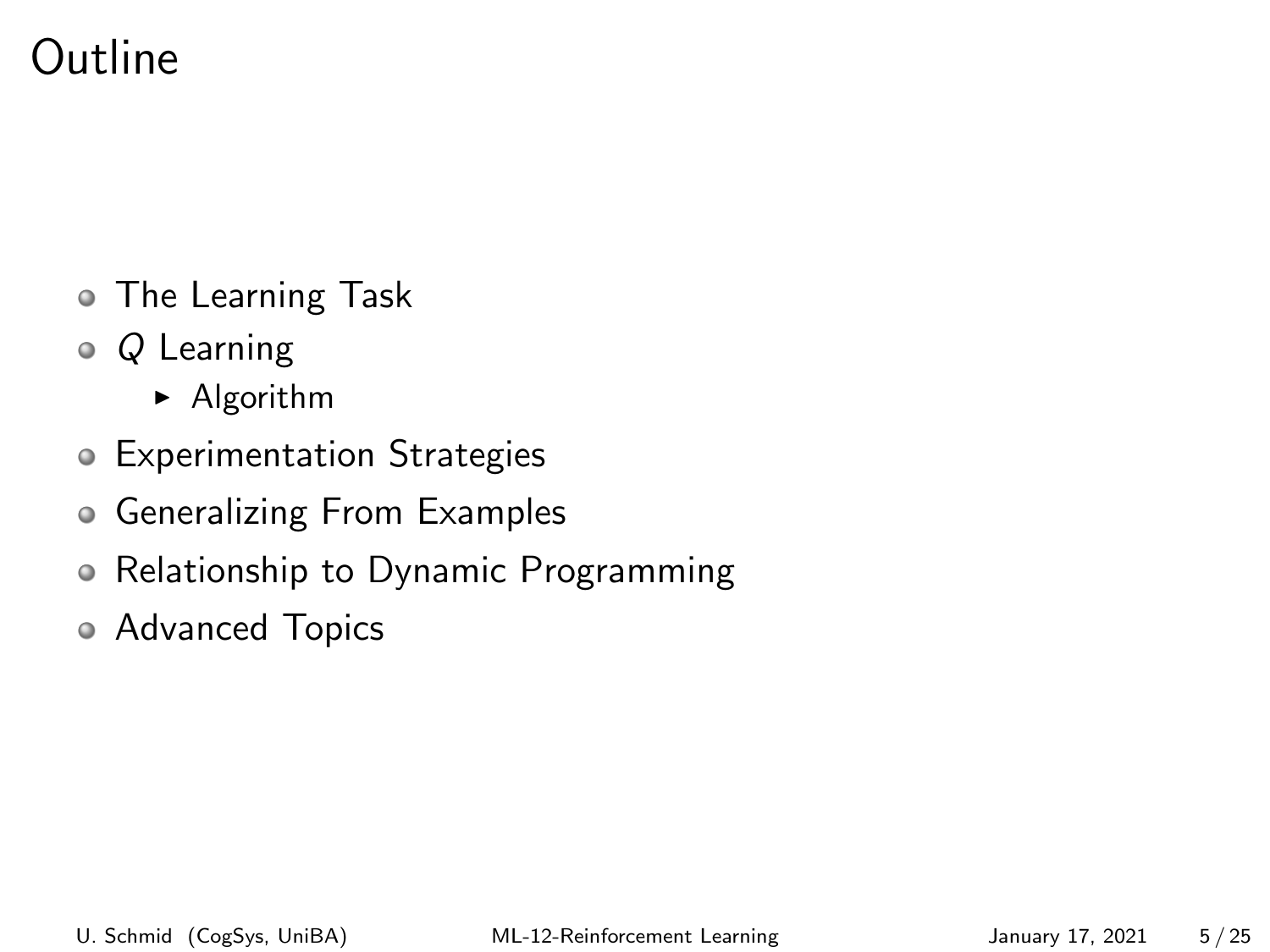## The Learning Task

based on Markov Decision Processes (MDP)

- $\triangleright$  the agent can perceive a set S of distinct states of its environment and has a set A of actions that it can perform
- $\blacktriangleright$  at each discrete time step  $t$ , the agent senses the current state  $s_t$ , chooses a **current action**  $a_t$  and performs it
- $\blacktriangleright$  the environment responds by returning a  $\mathsf{reward}\; r_t = r(s_t, a_t)$  and by producing the **successor state**  $s_{t+1} = \delta(s_t, a_t)$
- In the functions r and  $\delta$  are part of the environment and not necessarily known to the agent
- $\blacktriangleright$  in an MDP, the functions  $r(s_t,a_t)$  and  $\delta(s_t,a_t)$  depend only on the current state and action

U. Schmid (CogSys, UniBA) [ML-12-Reinforcement Learning](#page-0-0) January 17, 2021 6/25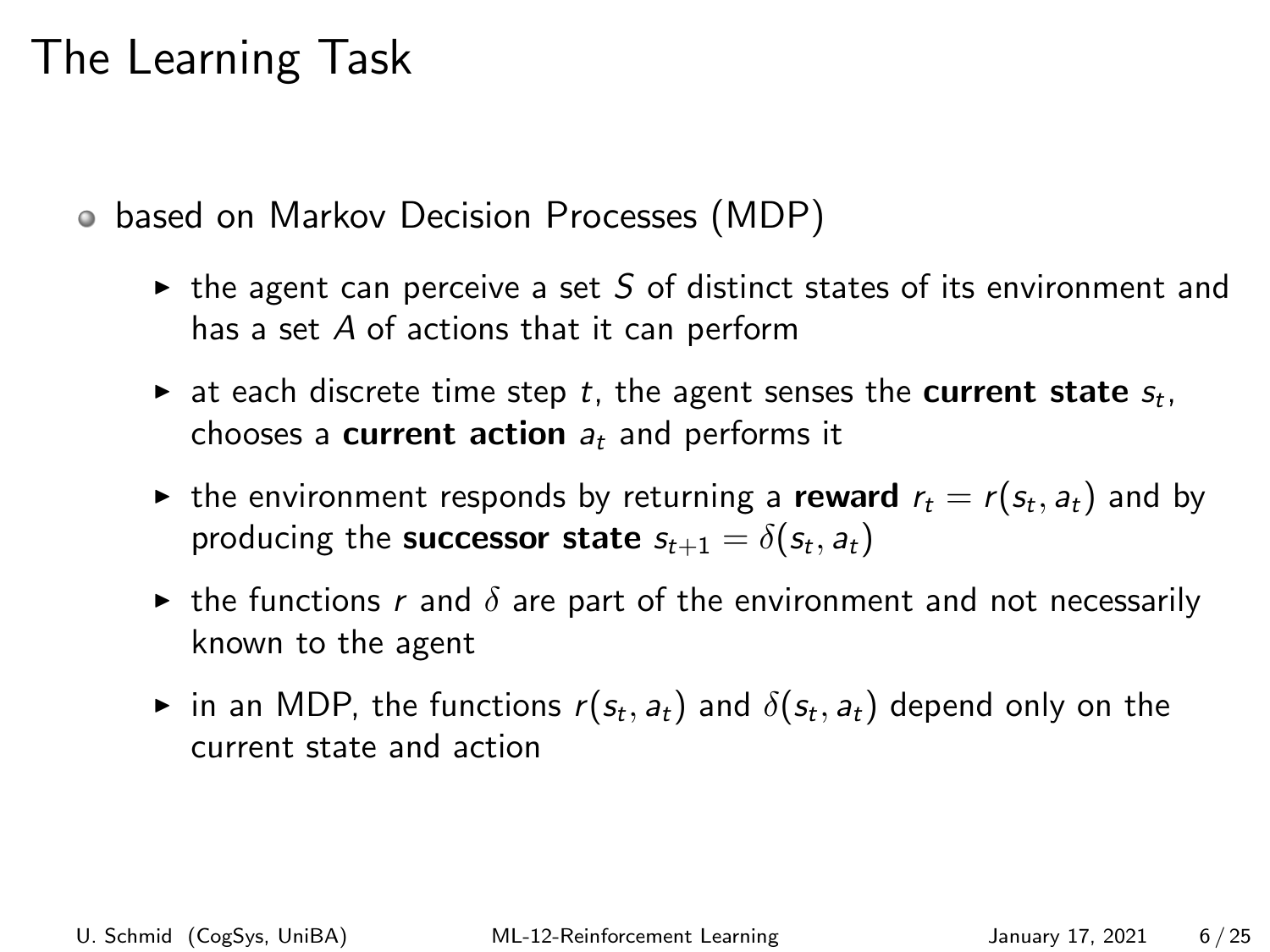## The Learning Task

- the task is to learn a policy  $\pi : S \to A$
- o one approach to specify which policy  $\pi$  the agent should learn is to require the policy that produces the greatest possible cumulative reward over time (discounted cumulative reward)

$$
V^{\pi}(s_t) \equiv r_t + \gamma r_{t+1} + \gamma^2 r_{t+2} \dots
$$

$$
\equiv \sum_{i=0}^{\infty} \gamma^i r_{t+i}
$$

where  $V^{\pi}(s_t)$  is the cumulative value achieved by following an arbitrary policy  $\pi$  from an arbitrary initial state  $s_t$  $r_{t+i}$  is generated by repeatedly using the policy  $\pi$  and  $\gamma$   $(0 \leq \gamma < 1)$ is a constant that determines the relative value of delayed versus immediate rewards

U. Schmid (CogSys, UniBA) [ML-12-Reinforcement Learning](#page-0-0) January 17, 2021 7/25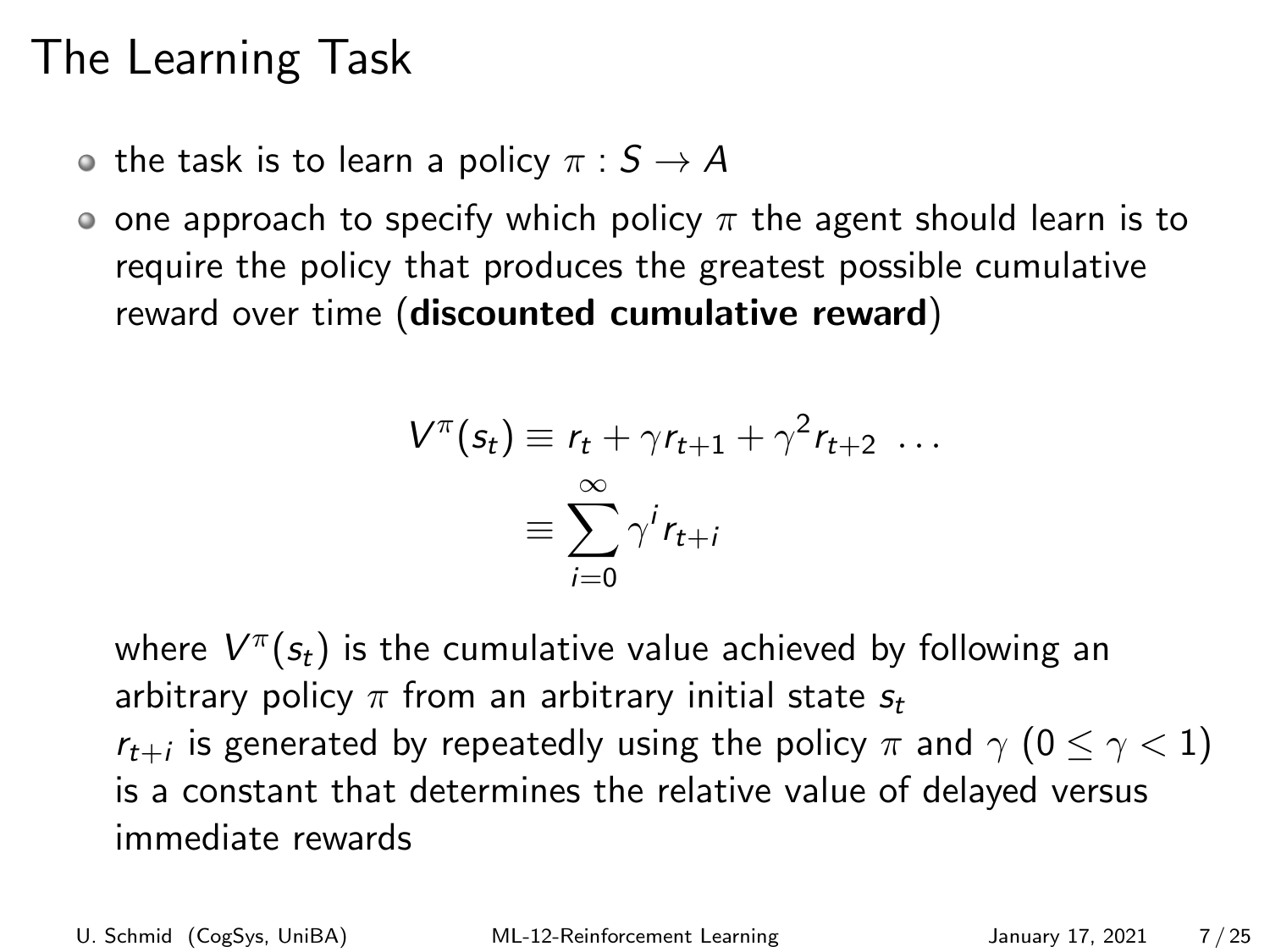## The Learning Task



 $r_0 + \gamma r_1 + \gamma^2 r_2 + \ldots$ , where  $0 \leq \gamma \leq 1$ 

hence, the agent's learning task can be formulated as

$$
\pi^*\equiv \underset{\pi}{\text{argmax}} \ \ V^{\pi}(s), (\forall s)
$$

U. Schmid (CogSys, UniBA) [ML-12-Reinforcement Learning](#page-0-0) January 17, 2021 8/25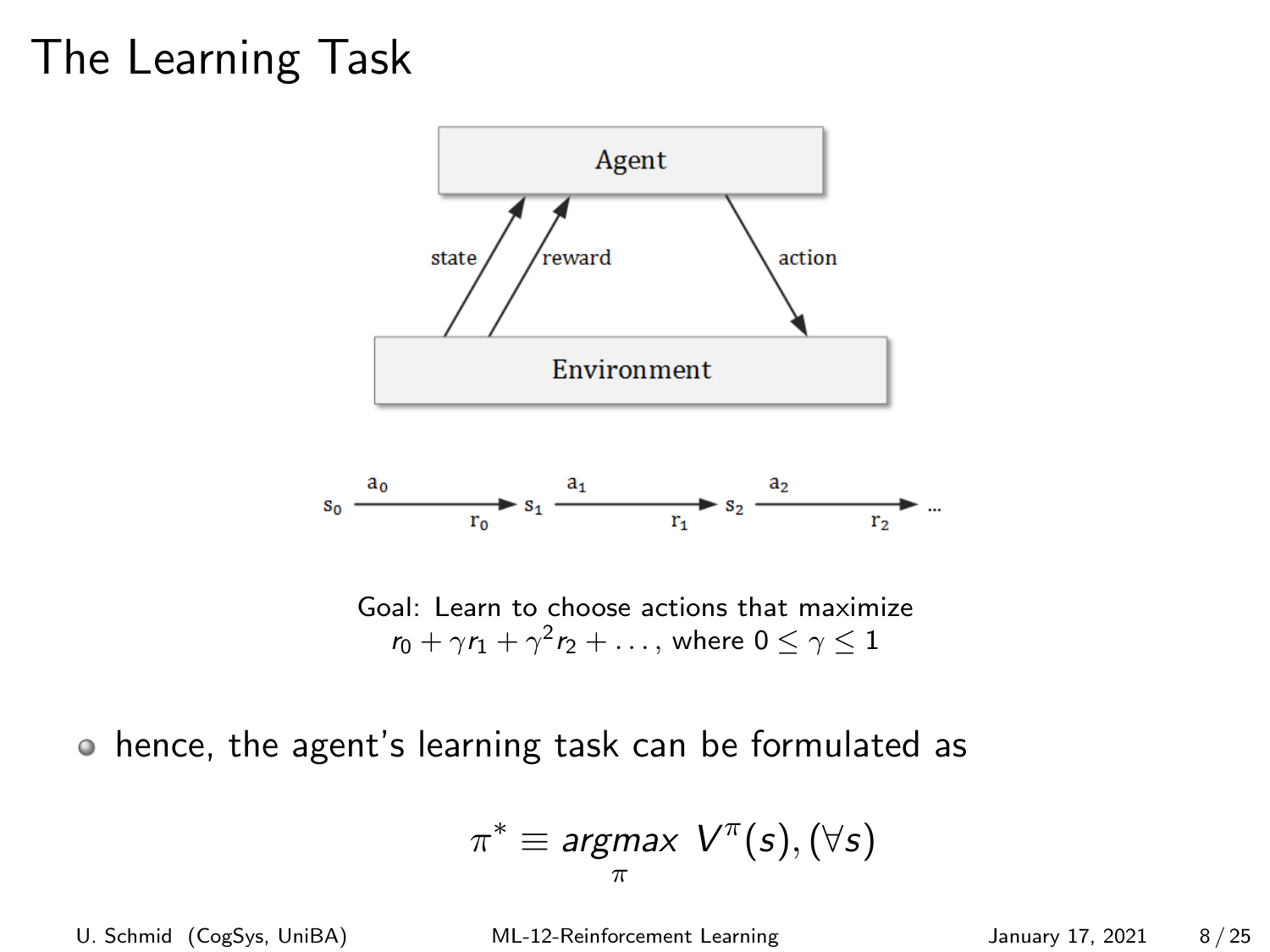## Illustrative Example





the left diagram depicts a simple grid-world environment

- $\triangleright$  squares  $\approx$  states, locations
- **►** arrows  $\approx$  possible transitions (with annotated  $r(s, a)$ )
- $\triangleright$   $G \approx$  goal state (absorbing state)

 $\sim \gamma = 0.9$ 

o once states, actions and rewards are defined and  $\gamma$  is chosen, the optimal policy  $\pi^*$  with its value function  $\bar{V}^*(s)$  can be determined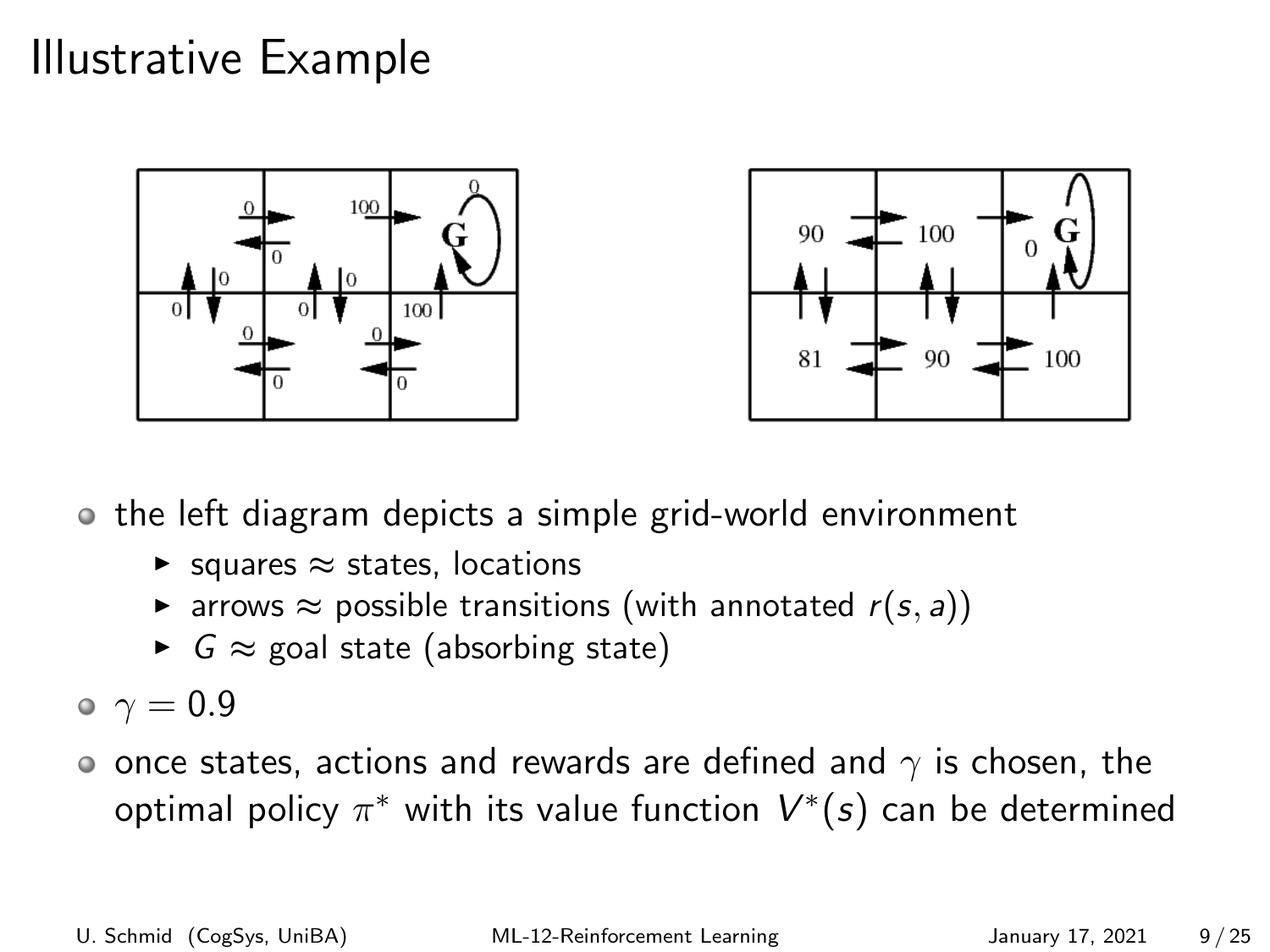## Illustrative Example





the right diagram shows the values of  $V^*$  for each state

- e.g. consider the bottom-right state
	- $\blacktriangleright \; V^* = 100$ , because  $\pi^*$  selects the "move up" action that receives a reward of 100
	- $\triangleright$  thereafter, the agent will stay in G and receive no further awards
	- $\blacktriangleright$   $V^{*} = 100 + \gamma \cdot 0 + \gamma^{2} \cdot 0 + ... = 100$
- e.g. consider the bottom-center state
	- $\blacktriangleright \; V^* = 90$ , because  $\pi^*$  selects the "move right" and "move up" actions
	- $\blacktriangleright$   $V^* = 0 + \gamma \cdot 100 + \gamma^2 \cdot 0 + ... = 90$
- recall that  $V^*$  is defined to be the sum of discounted future awards over infinite future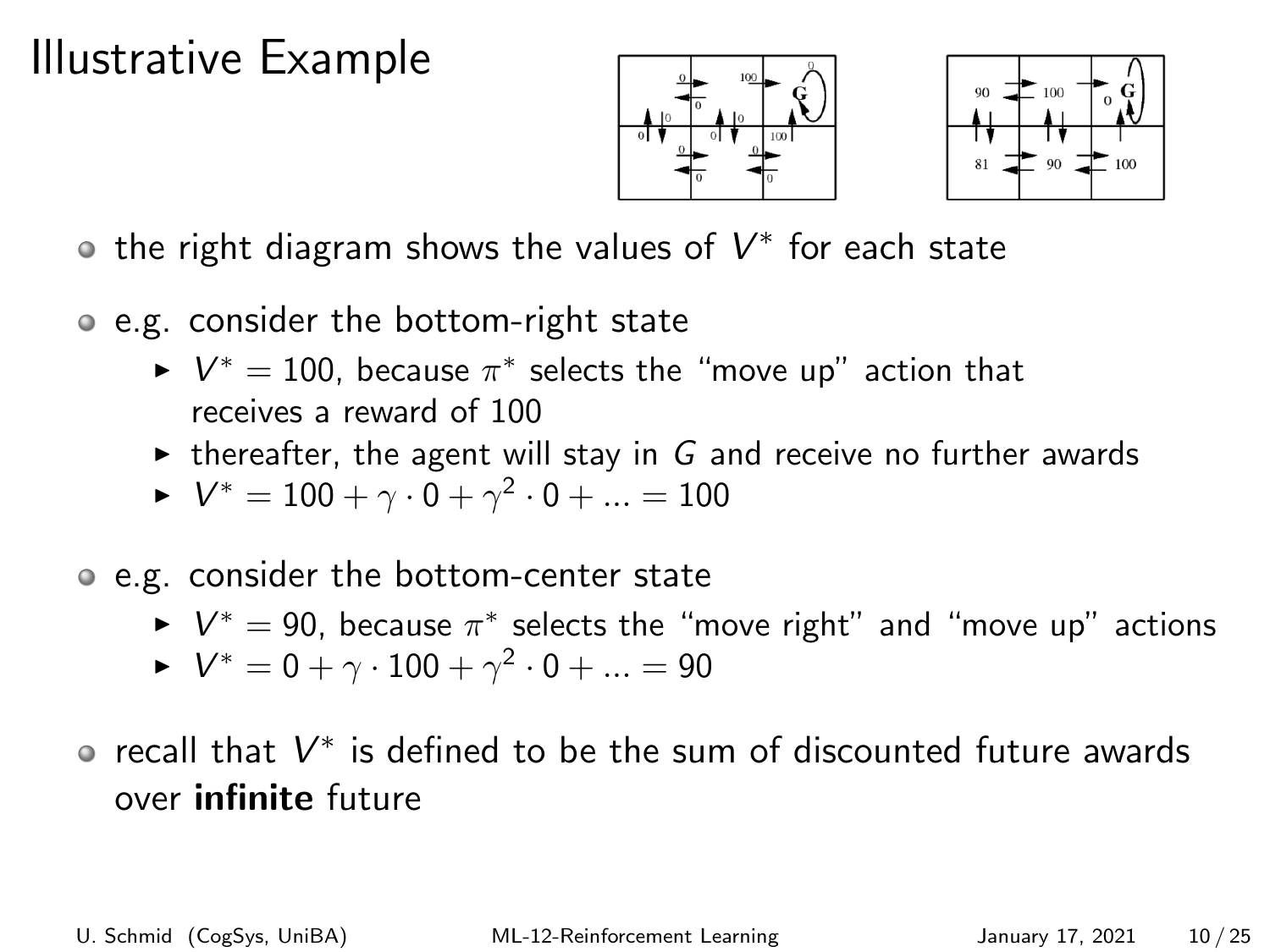- $\circ$  it is easier to learn a numerical evaluation function than implement the optimal policy in terms of the evaluation function
- **question:** What evaluation function should the agent attempt to learn?
- one obvious choice is  $V^*$
- the agent should prefer  $s_1$  to  $s_2$  whenever  $V^*(s_1) > V^*(s_2)$
- **problem:** the agent has to chose among actions, not among states

$$
\pi^*(s) = \underset{a}{\text{argmax}} [r(s, a) + \gamma V^*(\delta(s, a))]
$$

the optimal action in state s is the action a that maximizes the sum of the immediate reward  $r(s, a)$  plus the value of  $V^*$  of the immediate successor, discounted by  $\gamma$ 

U. Schmid (CogSys, UniBA) [ML-12-Reinforcement Learning](#page-0-0) January 17, 2021 11/25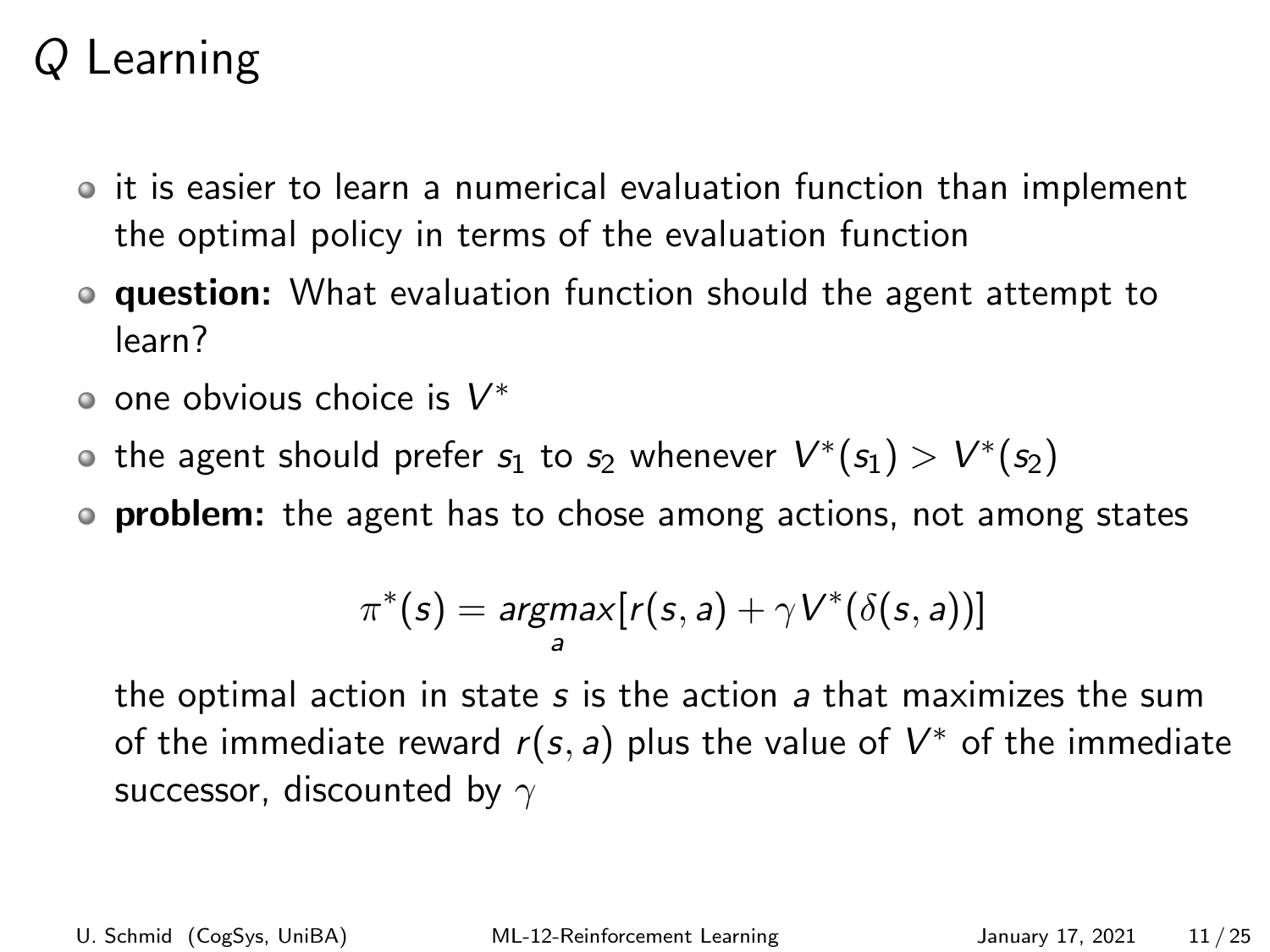- thus, the agent can acquire the optimal policy by learning  $V^{\ast},$ provided it has perfect knowledge of the immediate reward function r and the state transition function  $\delta$
- in many problems, it is impossible to predict in advance the exact outcome of applying an arbitrary action to an arbitrary state
- $\bullet$  the Q function provides a solution to this problem
	- $\triangleright$  Q(s, a) indicates the maximum discounted reward that can be achieved starting from s and applying action a first

$$
Q(s,a) = r(s,a) + \gamma V^*(\delta(s,a))
$$

$$
\Rightarrow \pi^*(s) = \underset{a}{argmax} Q(s, a)
$$

U. Schmid (CogSys, UniBA) [ML-12-Reinforcement Learning](#page-0-0) January 17, 2021 12 / 25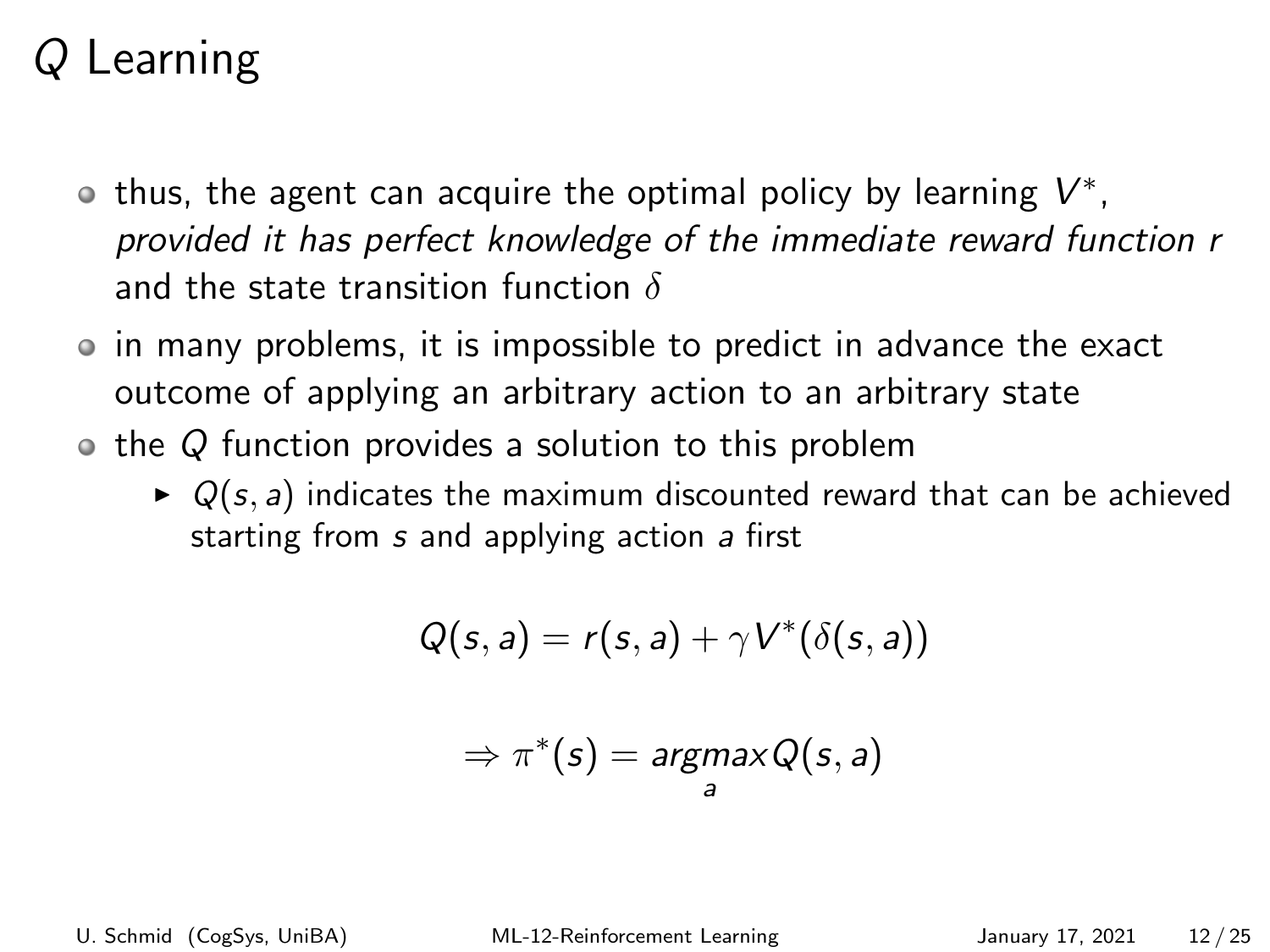- $\bullet$  hence, learning the Q function corresponds to learning the optimal policy  $\pi^*$
- if the agent learns  $\overline{Q}$  instead of  $V^*$ , it will be able to select optimal actions even when it has no knowledge of r and  $\delta$
- $\bullet$  it only needs to consider each available action a in its current state s and chose the action that maximizes  $Q(s, a)$
- $\bullet$  the value of  $Q(s, a)$  for the current state and action summarizes in one value all information needed to determine the discounted cumulative reward that will be gained in the future if a is selected in s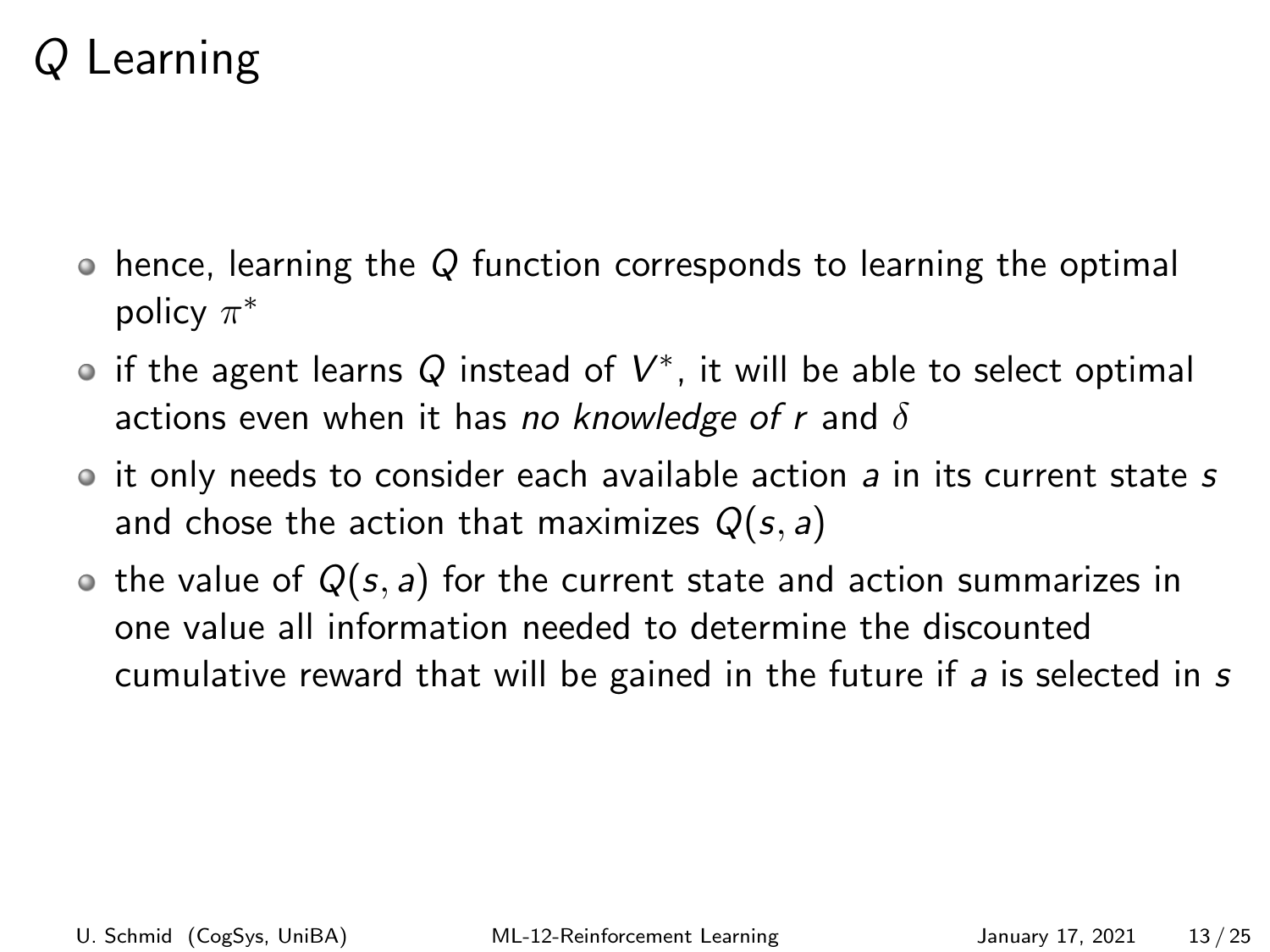

- $\bullet$  the right diagram shows the corresponding Q values
- $\bullet$  the Q value for each state-action transition equals the r value for this transition plus the  $V^*$  value discounted by  $\gamma$

U. Schmid (CogSys, UniBA) [ML-12-Reinforcement Learning](#page-0-0) January 17, 2021 14 / 25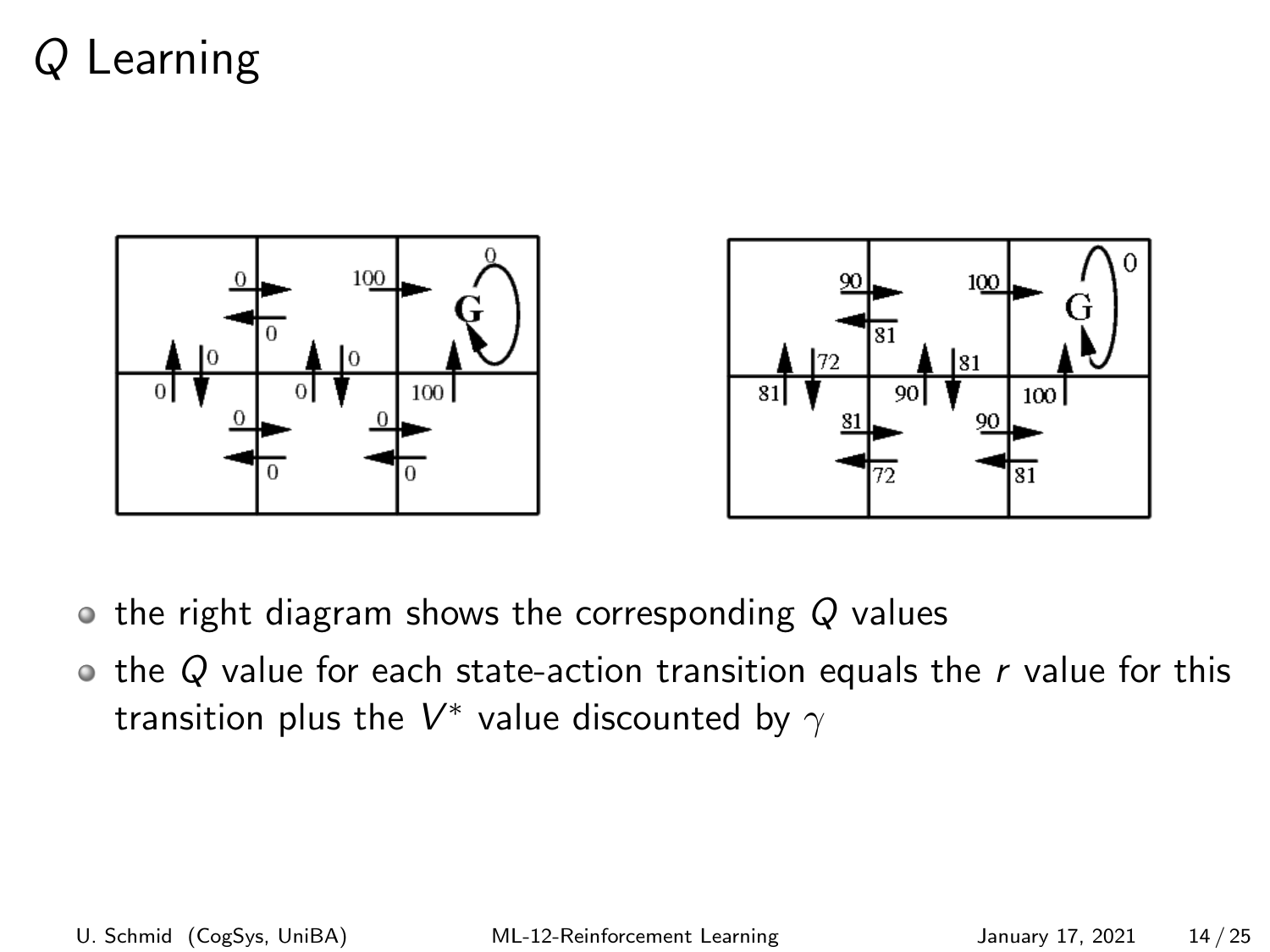# Q Learning Algorithm

key idea: iterative approximation  $\bullet$ relationship between  $Q$  and  $V^*$ 



$$
V^*(s) = \max_{a'} Q(s, a')
$$

$$
Q(s, a) = r(s, a) + \gamma \max_{a'} Q(\delta(s, a), a')
$$

- this recursive definition is the basis for algorithms that use iterative approximation
- the learner's estimate  $\hat{Q}(s, a)$  is represented by a large table with a separate entry for each state-action pair

U. Schmid (CogSys, UniBA) [ML-12-Reinforcement Learning](#page-0-0) January 17, 2021 15 / 25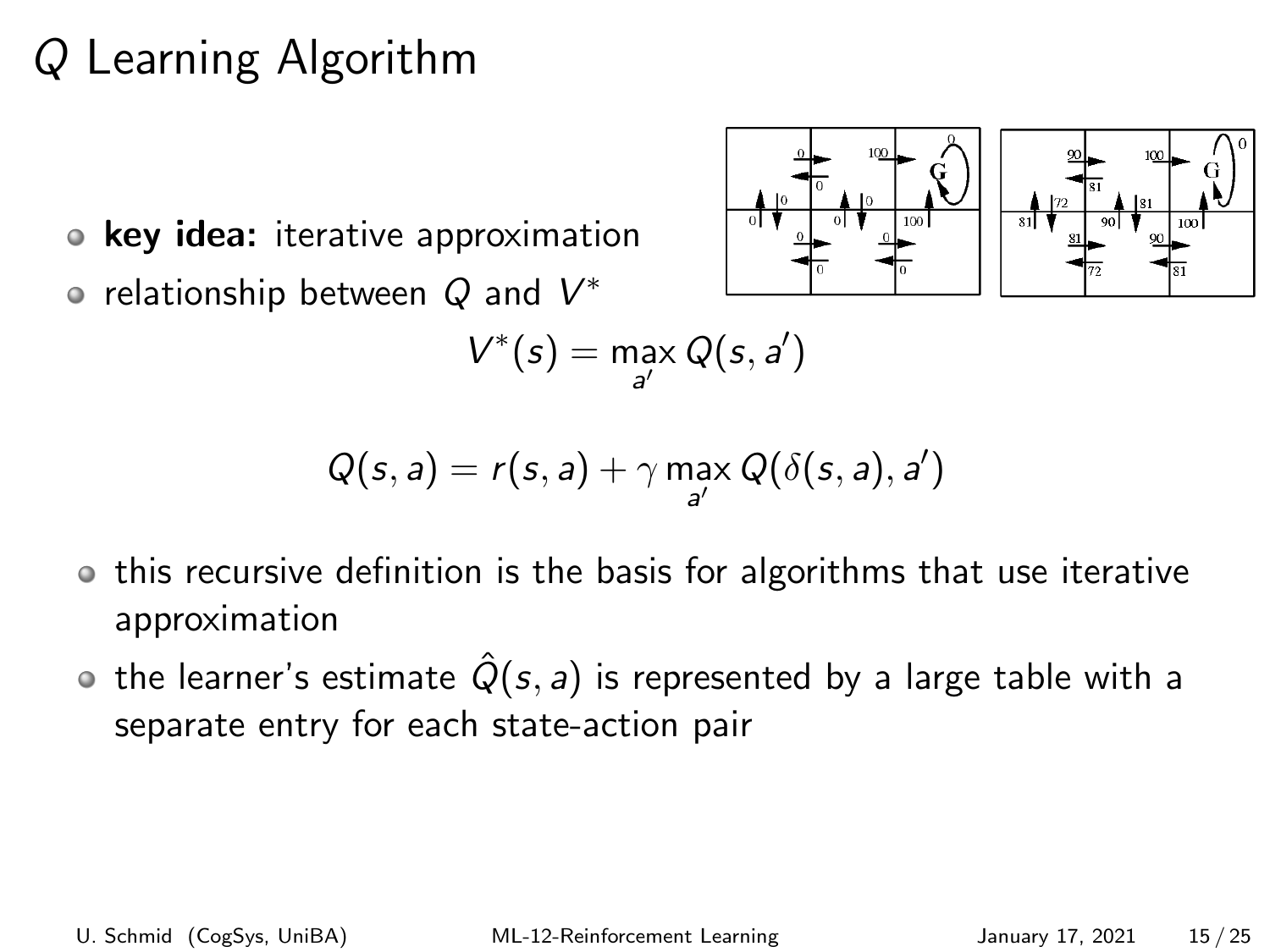# Q Learning Algorithm

### Algorithm

For each s, a initialize the table entry  $\hat{Q}(s, a)$  to zero Observe the current state s Do forever:

- Select an action a and execute it
- Receive immediate reward r
- Observe new state s'
- $\circ$  Update the table entry for  $\hat{Q}(s, a)$  as follows

$$
\hat{Q}(s, a) \leftarrow r + \gamma max_{a'} \hat{Q}(s', a')
$$

 $\mathsf{s}\leftarrow\mathsf{s}'$ 

 $\Rightarrow$  Using this algorithm the agent's estimate  $\hat{Q}$  converges to the actual  $Q$ , provided the system can be modeled as a deterministic Markov decision process, r is bounded, and actions are chosen so that every state-action pair is visited infinitely often.

U. Schmid (CogSys, UniBA) [ML-12-Reinforcement Learning](#page-0-0) January 17, 2021 16 / 25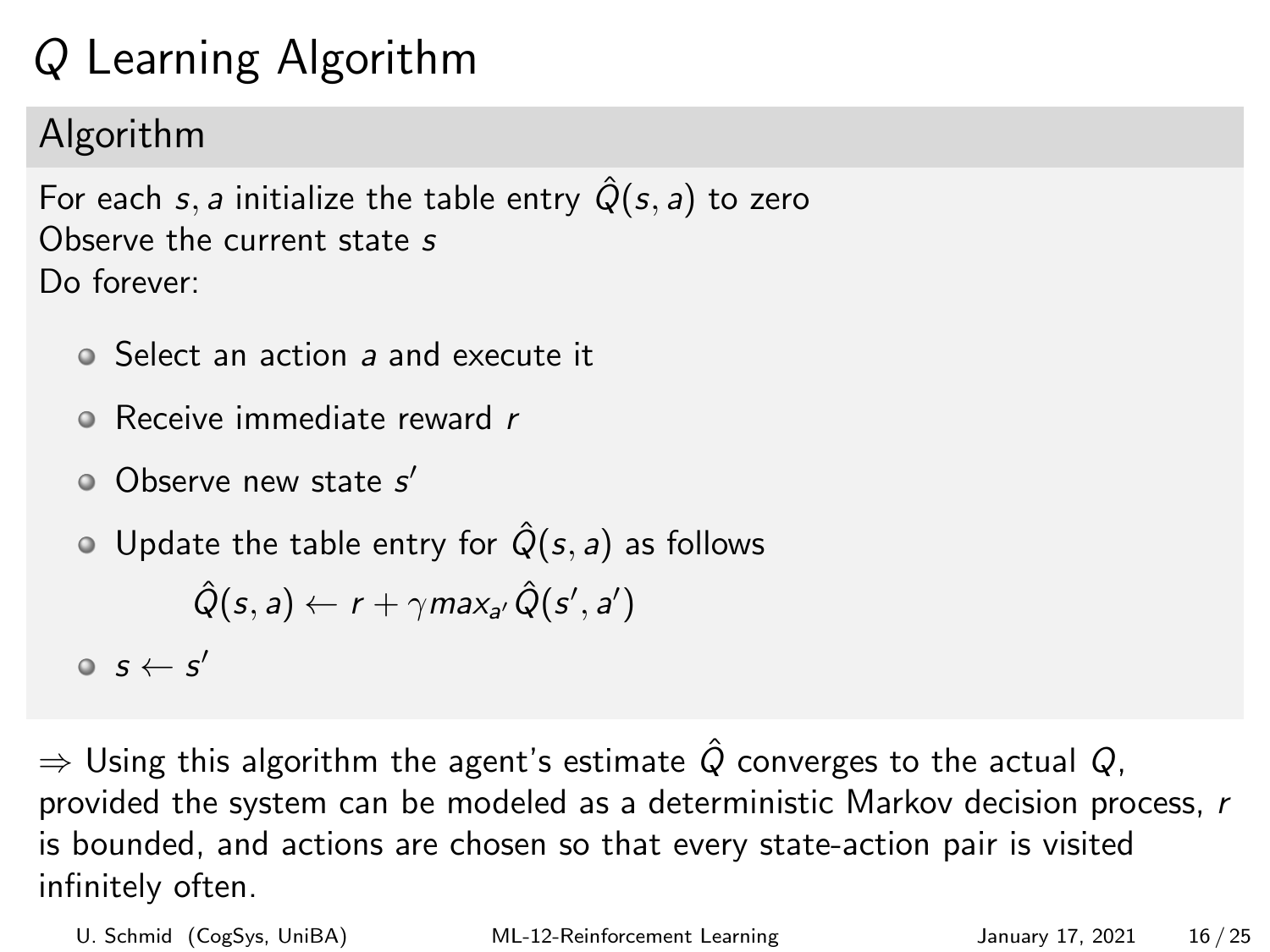## Illustrative Example



- $\bullet$  the old values are read from our  $\hat{Q}$ -table, which are about to be updated in each step
- $\bullet$  each time the agent moves,  $Q$  Learning propagates  $\hat{Q}$  estimates backwards from the new state to the old and updates the corresponding value in the table

U. Schmid (CogSys, UniBA) [ML-12-Reinforcement Learning](#page-0-0) January 17, 2021 17/25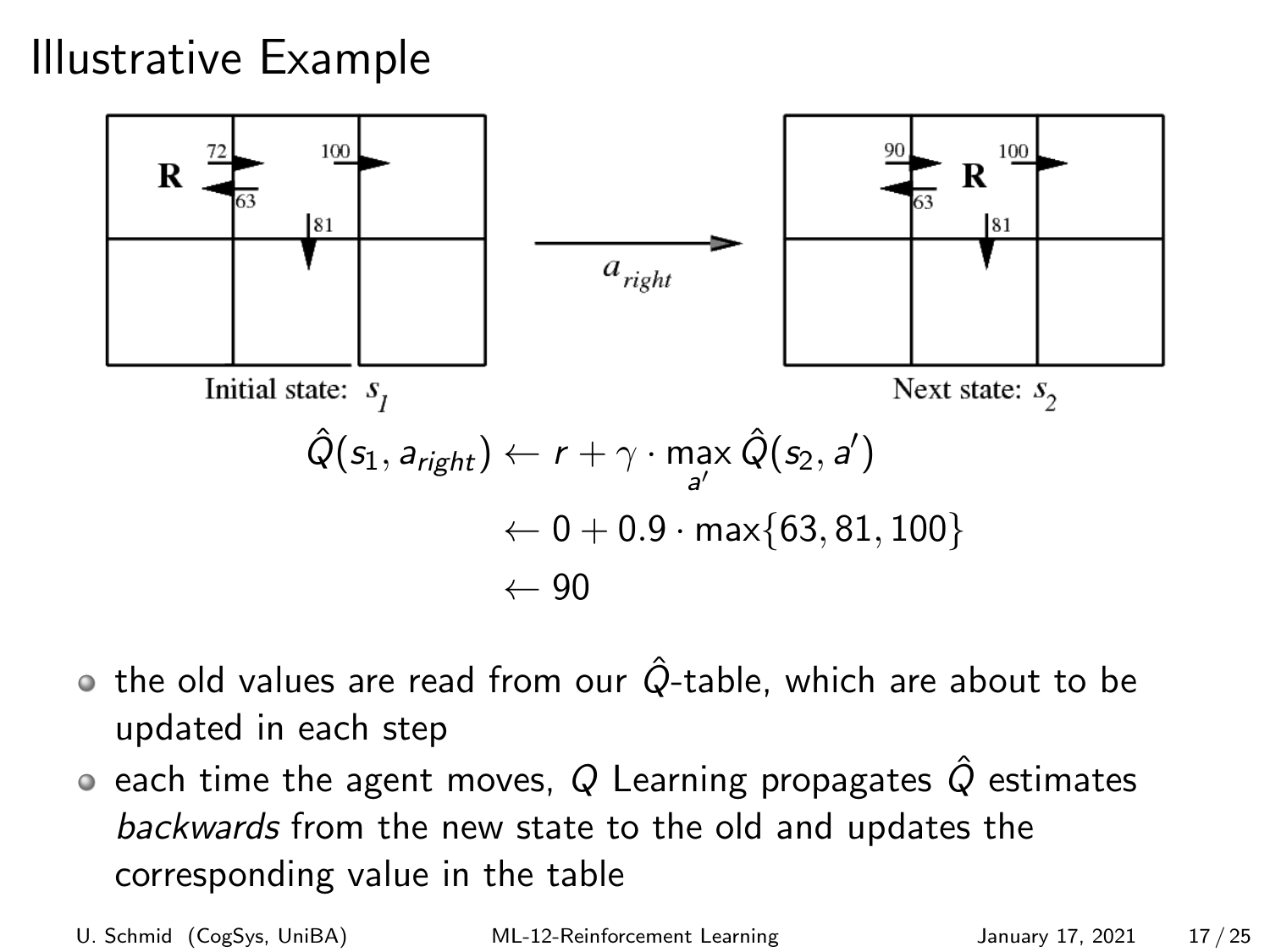### Illustrative Example



| Table before the move                                                                                                    |  |  | Table after the move                                                            |  |  |
|--------------------------------------------------------------------------------------------------------------------------|--|--|---------------------------------------------------------------------------------|--|--|
| $(s, a)   \hat{Q}$                                                                                                       |  |  | (s, a)                                                                          |  |  |
| $\begin{array}{c c} 1, \rightarrow & 72 \\ 2, \leftarrow & 63 \\ 2, \rightarrow & 100 \\ 2, \downarrow & 81 \end{array}$ |  |  | $1, \rightarrow$   90                                                           |  |  |
|                                                                                                                          |  |  | $\begin{array}{c c} 2, & \leftarrow & 63 \\ 2, & \rightarrow & 100 \end{array}$ |  |  |
|                                                                                                                          |  |  |                                                                                 |  |  |
|                                                                                                                          |  |  |                                                                                 |  |  |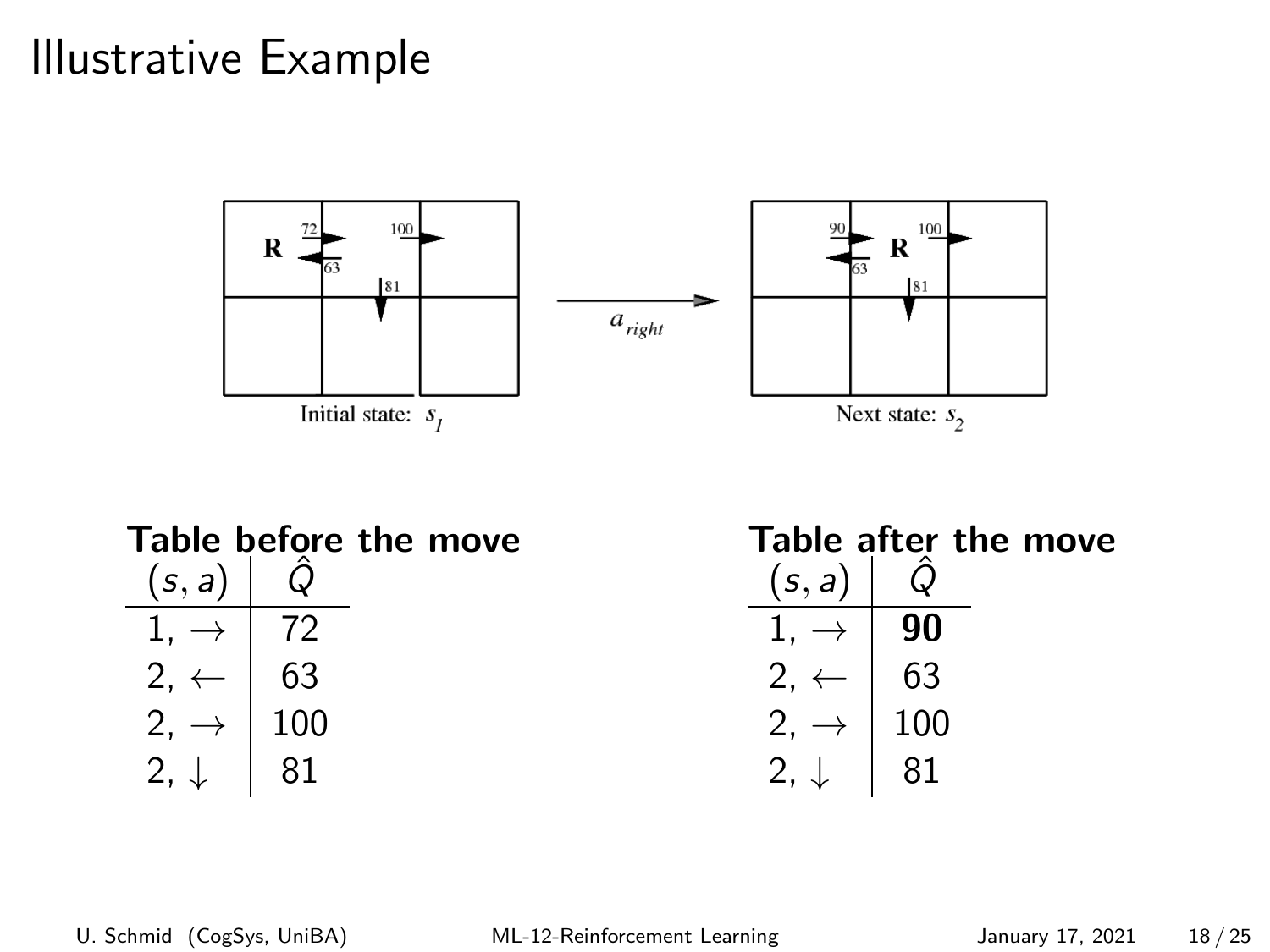## Experimentation Strategies

- algorithm does not specify how actions are chosen by the agent
- **o obvious strategy:** select action a that maximizes  $\hat{Q}(s, a)$ 
	- ► risk of overcommitting to actions with high  $\hat{Q}$  values during earlier trainings
	- $\triangleright$  exploration of yet unknown actions is neglected
- alternative: probabilistic selection

$$
P(a_i|s) = \frac{k^{\hat{Q}(s,a_i)}}{\sum_j k^{\hat{Q}(s,a_j)}}
$$

 $k > 0$  indicates how strongly the selection favors actions with high  $\tilde{Q}$ values

k large  $\Rightarrow$  exploitation strategy k small  $\Rightarrow$  exploration strategy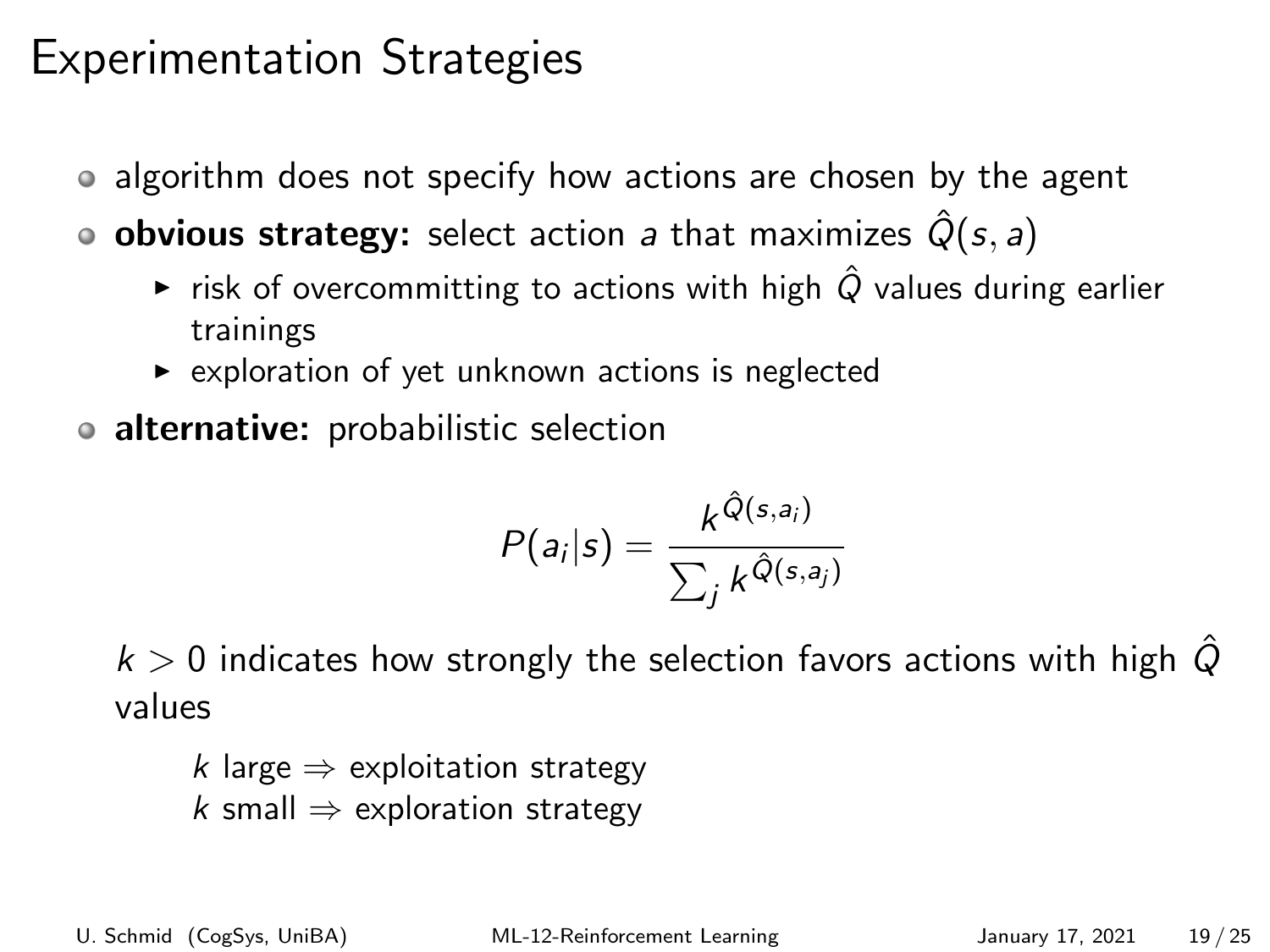## Generalizing From Examples

- so far, the target function is represented as an explicit lookup table
- the algorithm performs a kind of rote learning and makes no attempt to estimate the Q value for yet unseen state-action pairs
- $\Rightarrow$  unrealistic assumption in large or infinite spaces or when execution costs are very high
	- incorporation of function approximation algorithms such as BACKPROPAGATION
		- **Example is replaced by a neural network using each**  $\hat{Q}(s, a)$  **update as** training example (s and a are inputs,  $\hat{Q}$  the output)
		- $\blacktriangleright$  a neural network for each action a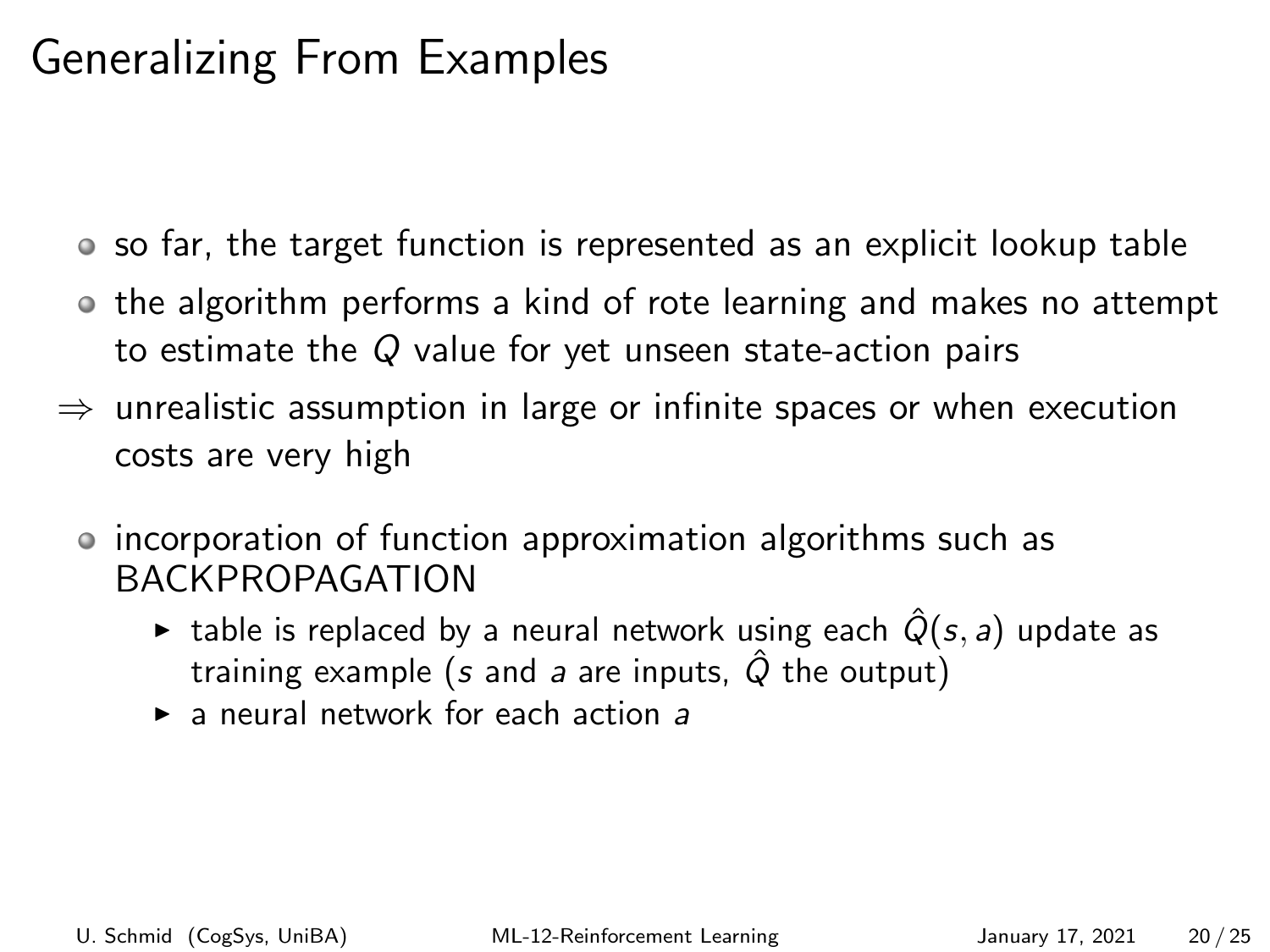## Relationship to Dynamic Programming

• Q Learning is closely related to dynamic programming approaches that solve Markov Decision Processes

#### dynamic programming

- **E** assumption that  $\delta(s, a)$  and  $r(s, a)$  are known
- $\triangleright$  focus on how to compute the optimal policy
- $\triangleright$  mental model can be explored (no direct interaction with environment)
- ⇒ offline system

### $\bullet$  Q Learning

- **E** assumption that  $\delta(s, a)$  and  $r(s, a)$  are not known
- $\blacktriangleright$  direct interaction inevitable
- $\Rightarrow$  online system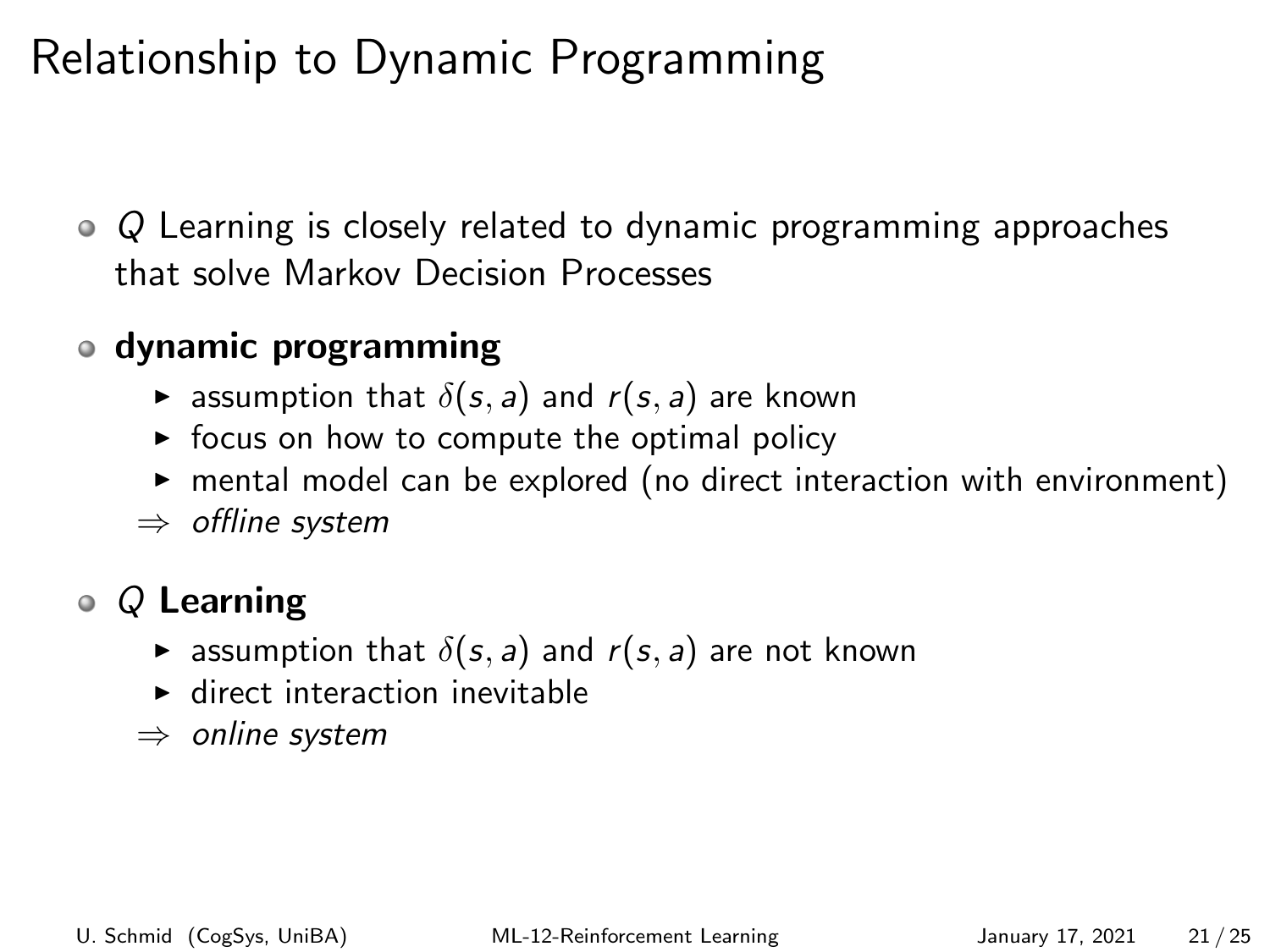## Relationship to Dynamic Programming

• relationship is append by considering the Bellman's equation, which forms the foundation for many dynamic programming approaches solving Markov Decision Processes

$$
(\forall s \in S) V^*(s) = E[r(s, \pi(s)) + \gamma V^*(\delta(s, \pi(s)))]
$$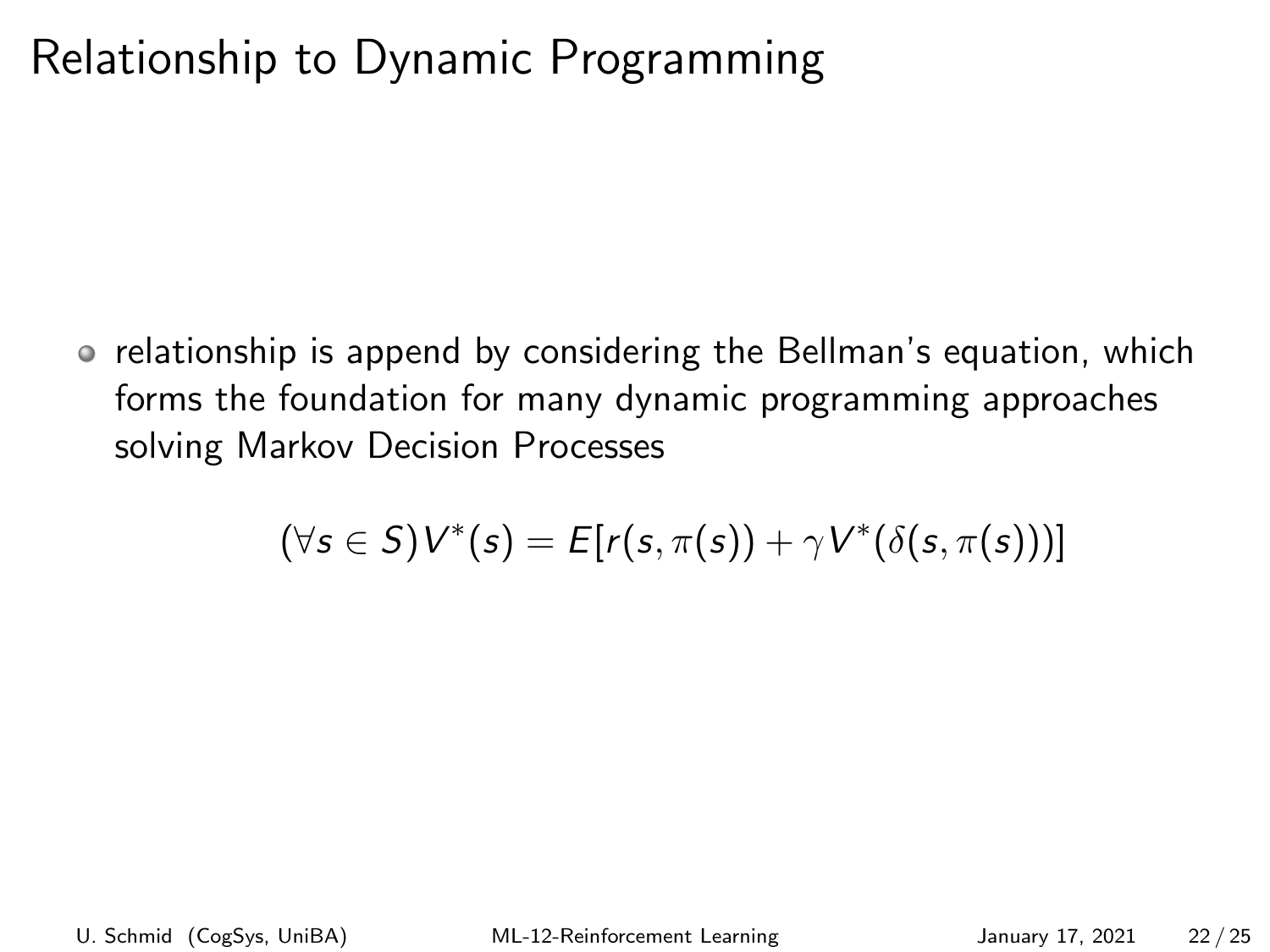## Advanced Topics

- o different updating sequences
- proof of convergence
- non-deterministic rewards and actions
- o temporal difference learning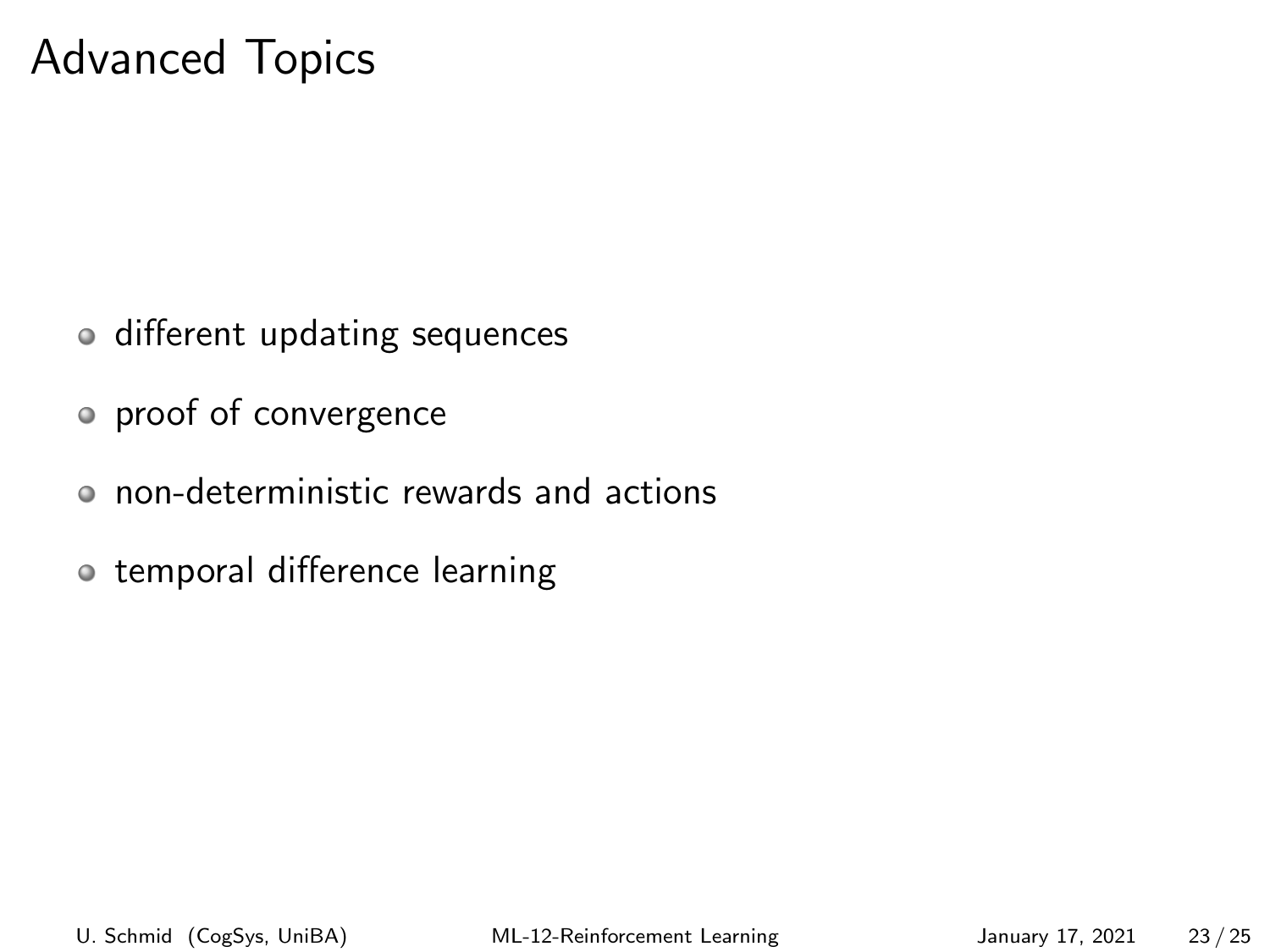## Summary

- Reinforcement learning is an incremental approach to learning where an agent improves its performance by optimizing a reward function
- In contrast to classification learning, a **policy** (strategy to select actions) is learned
- $\bullet$  A basic approach to RL is Q-Learning where the numerical evaluation function is learned based on a dynamic programming principle